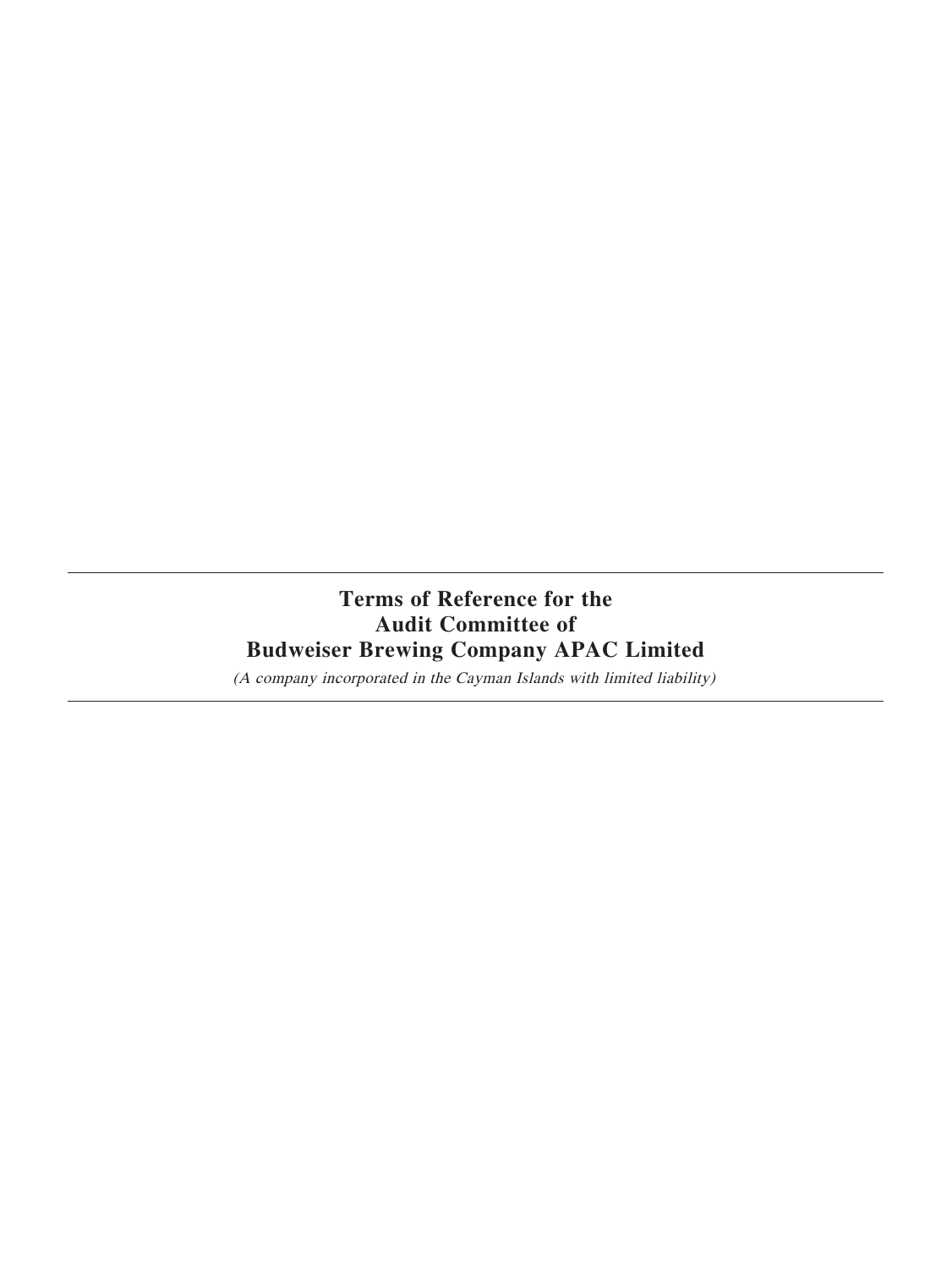# **Definitions**

1. For the purposes of these terms of reference:

**Articles** means the articles of association of the Company;

**Audit Committee** means the audit committee established by resolution of the Board in accordance with these terms of reference;

**Board** means the board of directors of the Company;

**CEO** means the chief executive officer of the Company as appointed by the Board from time to time;

**Company** means Budweiser Brewing Company APAC Limited;

**Directors** means the members of the Board:

**ExCom** means the CEO, the chief financial officer and the general counsel of the Company;

**Group** means the Company and its subsidiaries;

**Listing Rules** mean the Rules Governing the Listing of Securities on The Stock Exchange of Hong Kong Limited (as amended from time to time);

**Shareholders** means the shareholders of the Company from time to time; and

**Stock Exchange** means The Stock Exchange of Hong Kong Limited.

# **Constitution**

2. The Audit Committee was established by resolution of the Board on 2 July 2019, effective conditional upon the listing of the Company's shares on the Stock Exchange.

## **Composition and functioning**

3. The Board shall appoint the chairman and the members of the Audit Committee from among  $LR$  3.21 the non-executive Directors only. The Audit Committee shall have minimum three voting members. A majority of the voting members of the Audit Committee shall be independent non-executive Directors with at least one member having appropriate professional qualifications or accounting or related financial management expertise as required by Rule 3.10(2) of the Listing Rules. The quorum for meetings of the Audit Committee shall be two members of whom at least one shall be an independent non-executive Director.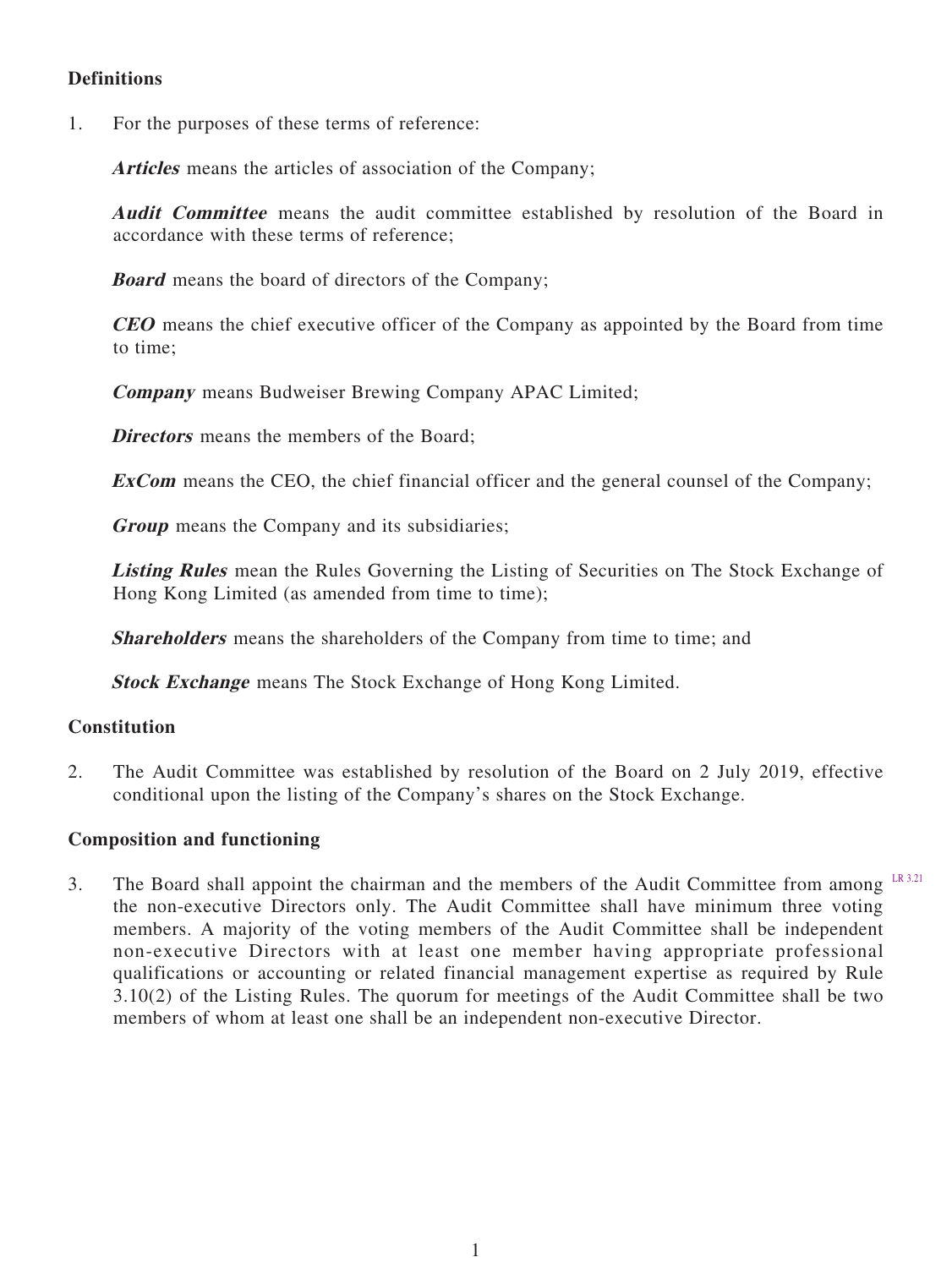- 4. A former partner of the Company's existing auditing firm shall be prohibited from acting as a  $CGC C3.2$ member of the Audit Committee for a period of two years from the date of his/her ceasing:
	- (a) to be a partner of the firm; or
	- (b) to have any financial interest in the firm,

whichever is the later.

- 5. The Board may appoint a non-executive Director who is a representative of an affiliate of the Company to the position of non-voting observer on the Audit Committee. Any such non-voting observer shall not be eligible to serve as chairman of the Audit Committee.
- 6. The chairman of the Audit Committee shall be appointed by the Board and shall be an  $LR^{3.21}$ independent non-executive Director. The chairman of the Audit Committee will not be the chairman of the board. The CEO, chief financial officer and general counsel will be invited to the meetings of the Audit Committee, unless the chairman of the Audit Committee or a majority of the members of the Audit Committee decide to meet in closed session.
- 7. Decisions of the Audit Committee shall be taken by a majority of the votes cast. In case of equality of votes, the chairman of the Audit Committee shall have a casting vote.

#### **Frequency and conduct of meetings**

- 8. The Audit Committee shall hold as many meetings as necessary, with a minimum of two a year. The external auditors may request a meeting if they consider that one is necessary. In case of urgency, or other reasons, meetings can take place by conference call or similar communications equipment by means of which all persons participating in the meeting can hear each other.
- 9. The Audit Committee shall meet separately periodically with management, the head of corporate audit and the external auditors to discuss matters that the Audit Committee or any of these persons or firms believes should be discussed privately.
- 10. The Audit Committee shall meet with the external auditors, at least annually, in the absence  $\frac{\text{CGC C3.3}}{\text{Nota }1/\text{dil}}$ of management, to discuss matters relating to its audit fees, any issues arising from the audit and any other matters the auditors may wish to raise. Note 1(iii)
- 11. Meeting agendas and other relevant documents will be prepared and provided in a timely manner in advance to all members of the Audit Committee, along with appropriate briefing materials before the intended date of a meeting of the Audit Committee.
- 12. Meetings of the Audit Committee shall follow the same procedures as those for meetings of the Board under the relevant provisions in the Articles, as amended from time to time.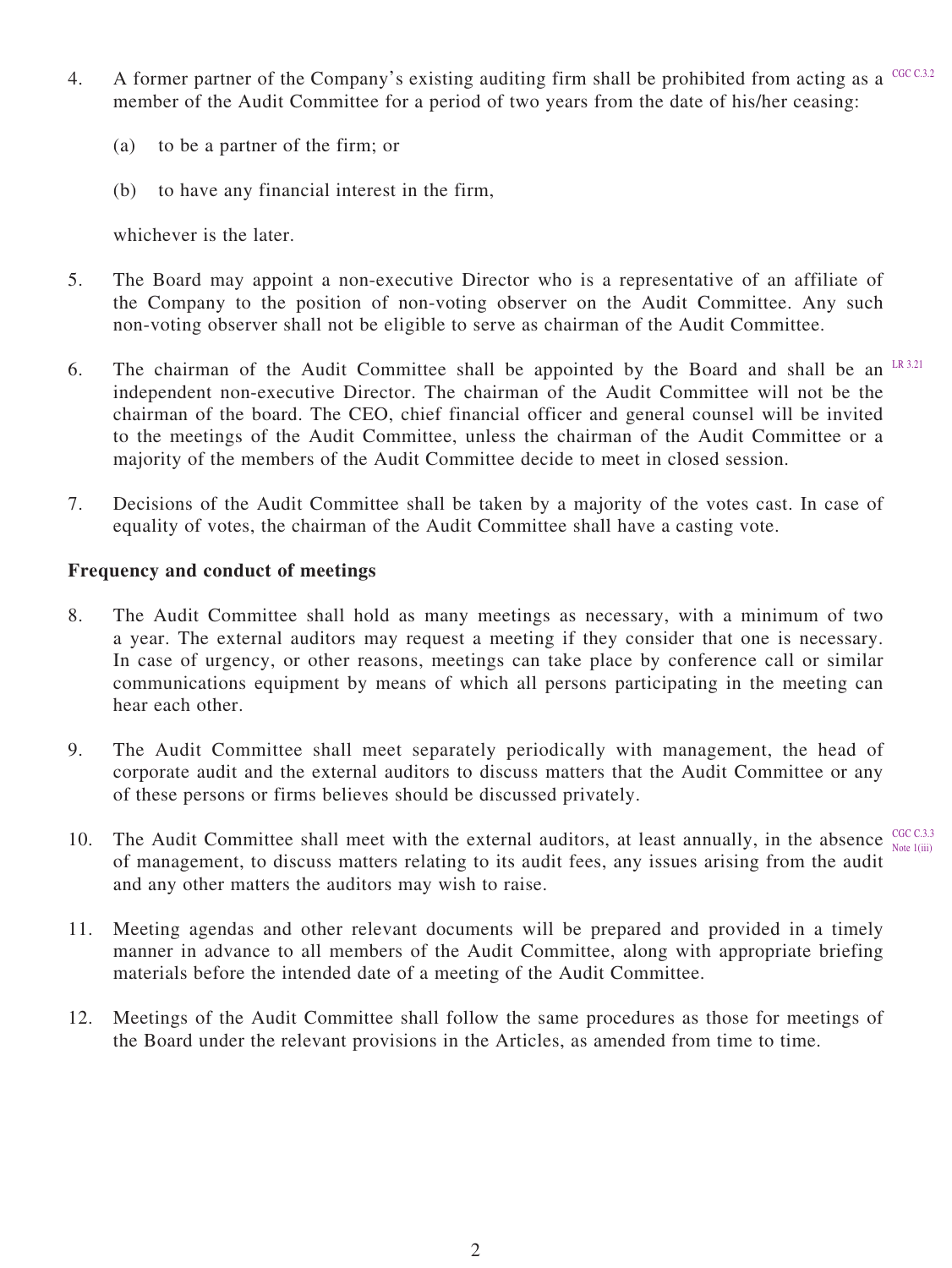# **Annual general meetings**

13. The chairman of the Audit Committee (or in his/her absence, his/her duly appointed delegate) CGC E.1.2 shall attend the Company's annual general meetings and be prepared to respond to any Shareholders' questions on the Audit Committee's activities.

# **Authority**

- 14. The Audit Committee is entitled to review information on any point it wishes to verify. Management is obliged to supply the Audit Committee with adequate information in a timely manner in order to enable it to make informed decisions. The Audit Committee and each member of the Audit Committee shall have separate and independent access to management.
- 15. The Audit Committee is authorised by the Board to perform any activity within these terms of reference. It is authorised to seek any information it requires from any employee of the Group and all employees are directed to co-operate with any request made by the Audit Committee.
- 16. The Audit Committee is authorised by the Board to obtain, at the Company's expense, CGC C.3.6 external independent professional advice, including legal advice, and to secure the attendance of outsiders with relevant experience and expertise if it considers this necessary. The Audit Committee shall be provided with sufficient resources to perform its duties and is entitled to receive reports directly from the external auditor, including reports with recommendations on how to improve the Company's control processes. The Audit Committee shall be responsible for establishing the selection criteria, selecting, appointing and setting the terms of reference for any external party who advises the Audit Committee.

# **Reporting procedure**

- 17. The duly appointed secretary (who should normally be the company secretary or a duly  $CGC$  C.3.1 appointed representative) to the Audit Committee shall draft and keep full minutes of each meeting reflecting in sufficient detail the issues which were discussed, the matters which were considered, the decisions which were taken and, if any, the reservations and concerns which were voiced by dissenting members of the Audit Committee. The minutes will be approved by the chairman of the Audit Committee and subsequently by the Audit Committee during its next regularly scheduled meeting. The minutes shall be made available for inspection on reasonable notice by any Director. Draft and final versions of minutes of such meetings should be sent to all members of the Audit Committee for their comment and records within a reasonable time after such meetings.
- 18. A summary of the Audit Committee's deliberations and recommendations shall be transmitted promptly to the Board, and will be documented in the minutes.
- 19. Without prejudice to the generality of the duties of the Audit Committee set out in these  $C GCD.2.2$ terms of reference, the Audit Committee shall: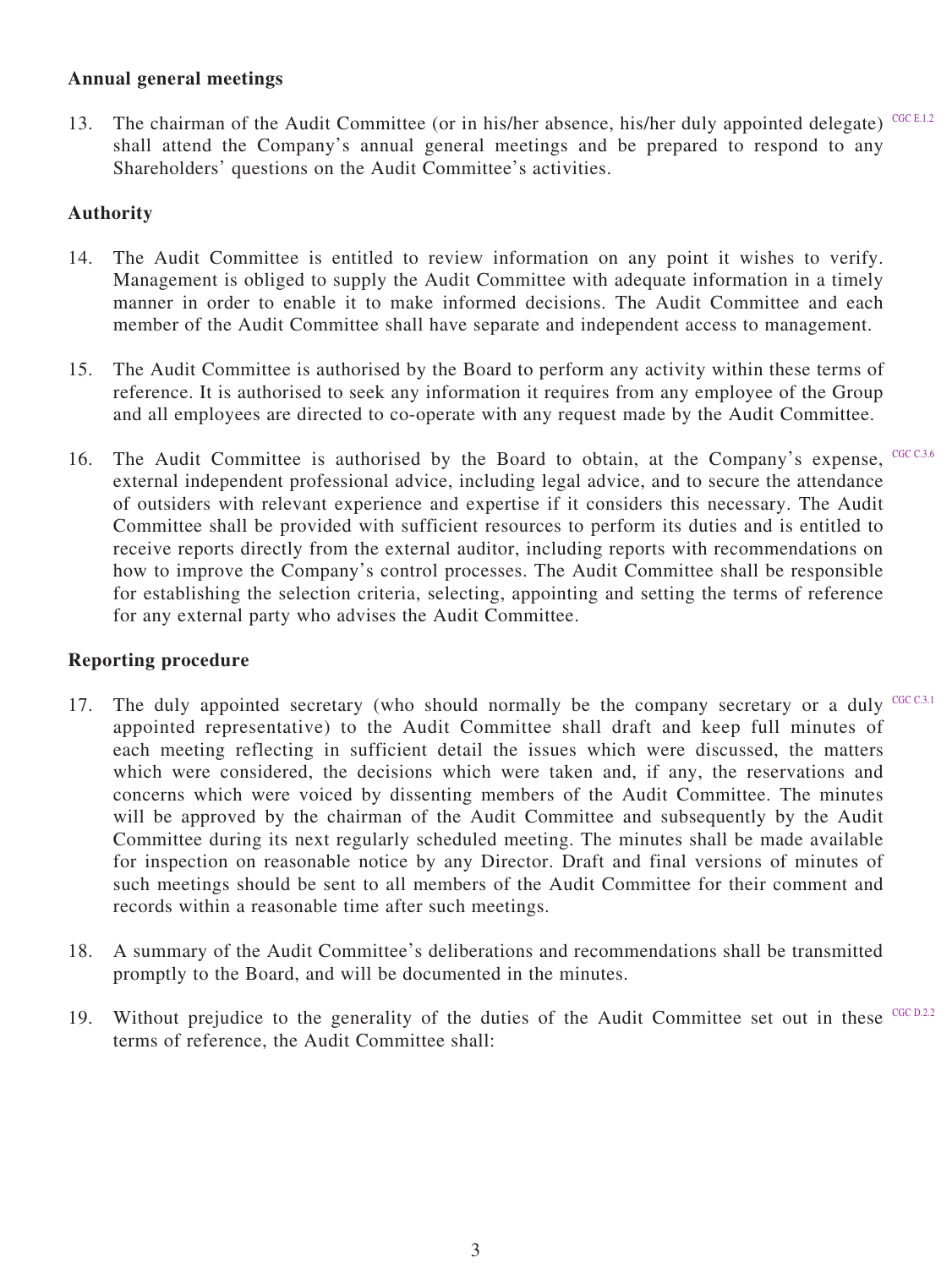- (a) report back to the Board following each meeting of the Audit Committee on the principal matters reviewed or approved by the Audit Committee and its recommendations regarding actions to be taken by or decisions to be approved by the Board; and
- (b) keep the Board fully informed of its decisions and recommendations,

unless there are legal or regulatory restrictions on its ability to do so.

#### **Powers and responsibilities**

- 20. The Audit Committee shall assist the Board in its responsibility for oversight of:
	- (a) the integrity of the Company's financial statements,
	- (b) the Company's compliance with legal and regulatory requirements,
	- (c) the external auditor's qualification and independence, and
	- (d) the performance of the external auditor and the Company's risk management function.
- 21. The policies and procedures of the Audit Committee shall remain flexible to allow it to respond in a timely way to the needs of a professional environment in constant change. In particular the Audit Committee is responsible for the following:

## **(a) With respect to the audit of the affairs of the Company**

In relation to the external auditor

- (i) to be primarily responsible for presenting recommendations to the Board and (to  $C_{\text{CC C.3.3(a)}}$ the fullest extent permitted by law and the Articles) exercise delegated authority on behalf of the Board with respect to the appointment, reappointment and removal of the external auditor, and the scope of his mandate (while subsequently authorising the fee, terms of engagement, and supervising all matters relating to the assessment and rotation of audit partners and any change of auditor) and to consider any questions of resignation or dismissal;
- (ii) to discuss with the external auditor before the audit commences the nature and  $C<sup>CC C.3.3(b)</sup>$ scope of the audit and reporting obligations, and ensuring co-ordination where more than one audit firm is involved;
- (iii) to discuss (A) significant adjustments after audit, (B) problems and reservations arising from the interim and final audits, and (C) any matters or questions that the external auditor wishes to raise in the absence of members of management;
- (iv) to oversee the work of the external auditor (including the resolution of disagreements between management and the external auditor regarding financial reporting);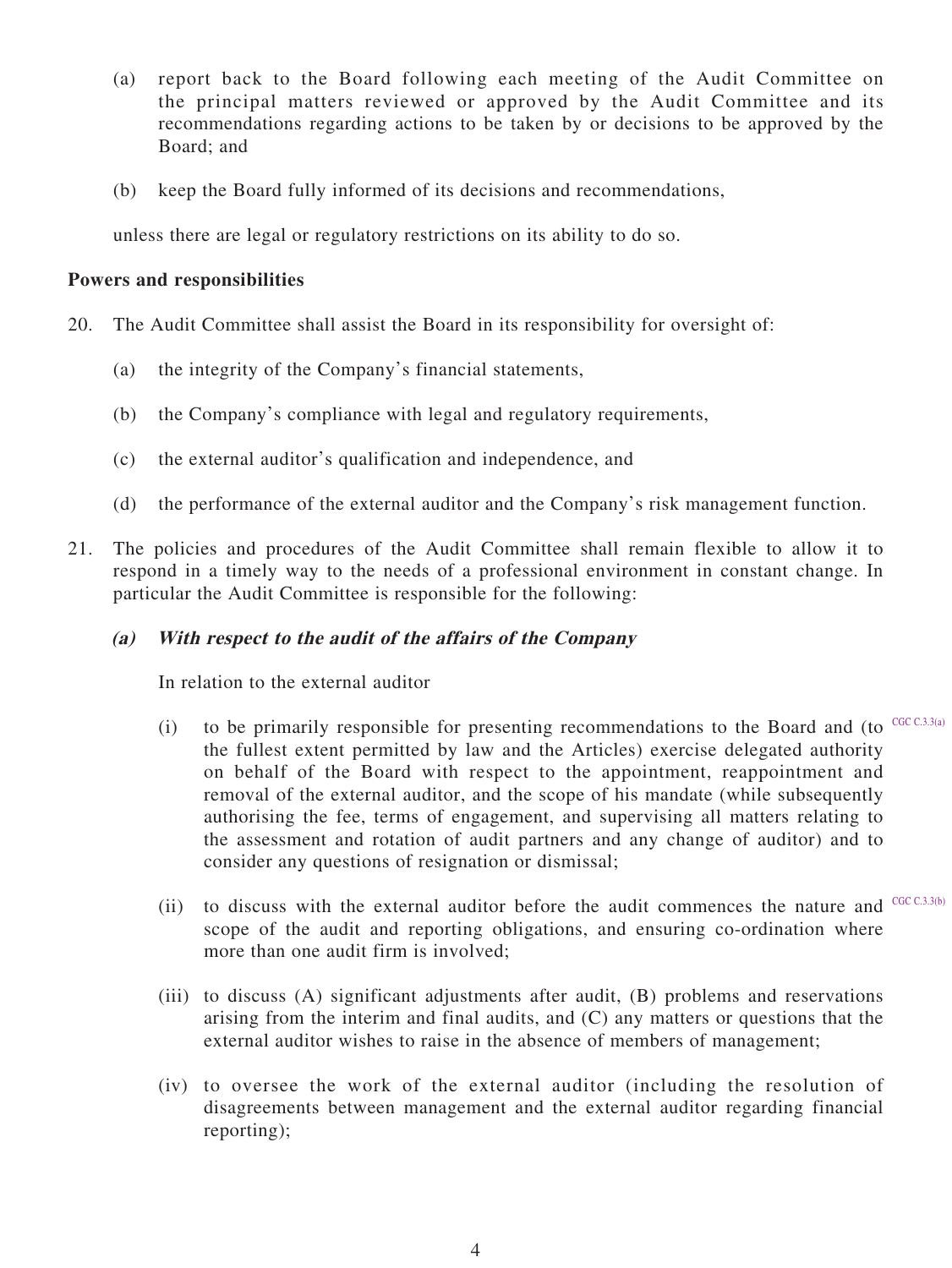- (v) to ensure that the external auditor prepares and delivers annually an audit report (it being understood that the external auditor is responsible for the accuracy and completeness of this report), and to discuss with the external auditor any relationships or services disclosed in this report that may impact the quality of audit services or the objectivity and independence of the Company's external auditor;
- (vi) to obtain from the external auditor in connection with any audit a timely report relating to the Company's annual audited financial statements describing all critical accounting policies and practices used, all alternative treatments of financial information within generally accepted accounting principles that have been discussed with management, ramifications of the use of such alternative disclosures and treatments, and the treatment preferred by the external auditor and management, and any material written communications between the external auditor and management;
- (vii) to review and monitor the external auditor's independence and objectivity and  $C<sup>CC C.3.3(b)</sup>$ the effectiveness of the audit process in accordance with applicable standards particularly with respect to assignments for non-audit services, and to establish clear policies in relation to the hiring of persons who are employees or former employees of the external auditor;
- (viii) to develop and implement policy on engaging an external auditor to supply  $CGC C, 3.3(c)$ non-audit services and reporting to the Board, identifying and making recommendations on any matters where action or improvement is needed;
- (ix) to obtain and review, at least annually, a report from the external auditor describing:
	- (A) the external auditor's internal quality-control procedures,
	- (B) any material issues raised by the most recent internal quality-control review or peer review of the external auditor or by any inquiry or investigation by governmental or professional authorities, within the preceding five years, respecting one or more external or other independent audits carried out by the external auditor, and any steps taken to deal with such issues, and
	- (C) all relationships between the external auditor and the Company;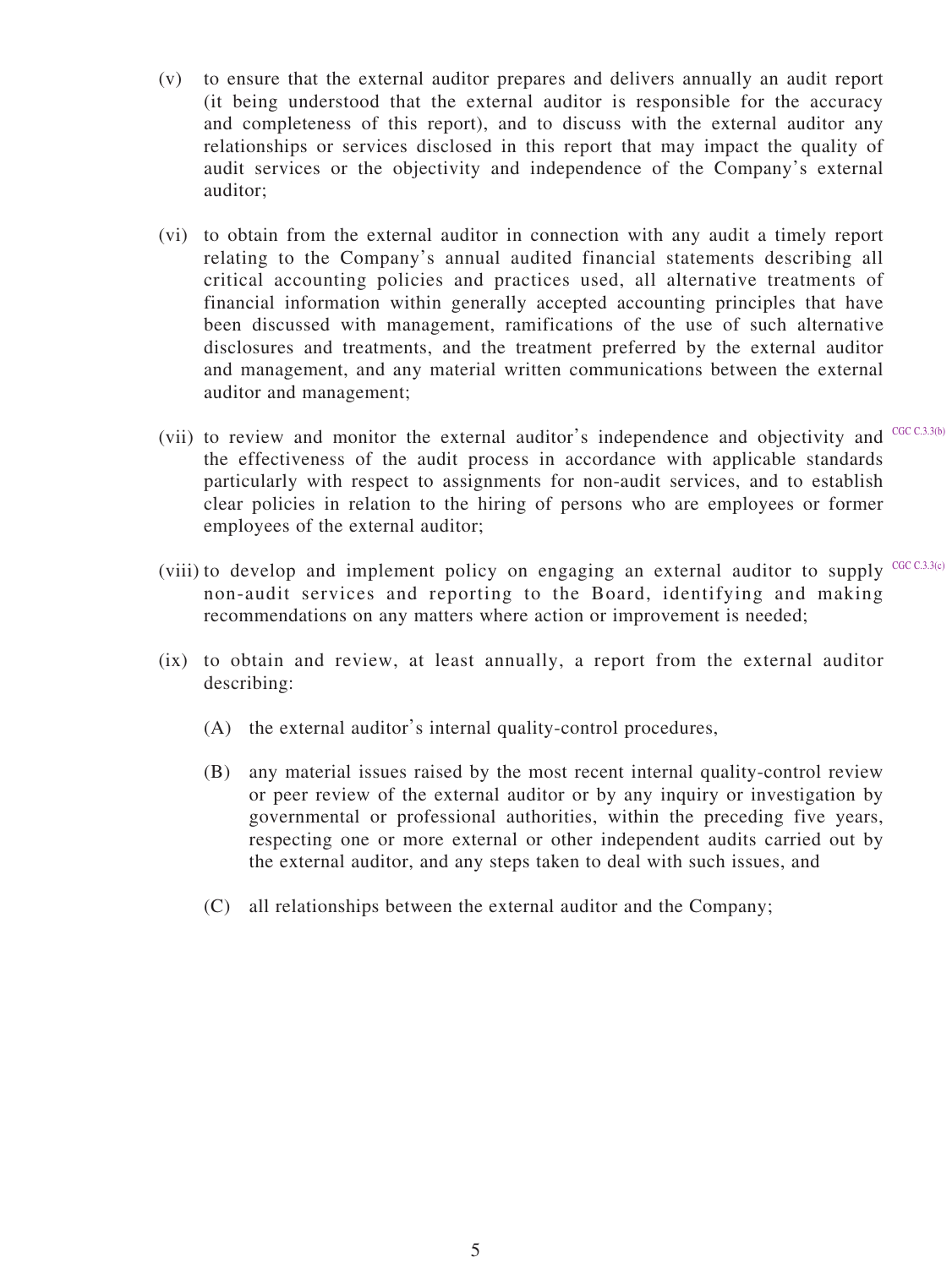#### In relation to the internal auditors (risk management team)

- (x) to review the appointment and replacement of the head of corporate audit;
- (xi) to ensure the independence within the Company of the head of corporate audit and his or her team;
- (xii) to define, subject to the Board's approval, the structure of the internal risk management team, its operating budget and the annual scheduling of audits;
- (xiii) to analyse the comments and proposals of the head of corporate audit relating to the internal risk management program, as well as management feedback on how the program is working;
- (xiv) to analyse the difficulties met by the head of risk management and his or her team in executing their mandate, including any sustained obstruction or problem in accessing the information required;
- (xv) to analyse, together with the head of corporate audit, the way the Company's auditors, both internal and external, work together so as to cover all alternatives, avoid redundant tasks and make an efficient use of auditing resources;

In relation to both internal auditors (internal risk management team) and external auditor

- (xvi) to analyse and discuss with them:
	- (A) the scope of the annual audit;
	- (B) any significant matters arising from any audit, including any audit problems or difficulties relating to the Company's financial statements or internal control over financial reporting;
	- (C) any difficulties the external auditor encountered in the course of the audit, including any restrictions on its activities or access to information requested by it and any significant disagreements with management;
	- (D) any "management" or "internal control" letter issued, or proposed to be issued, by the external auditors;
- (xvii) to review all significant reports to management prepared by the external or internal auditors and management's responses thereto;
- (xviii) to make recommendations to the Board with regard to the carrying out of specific audits or studies;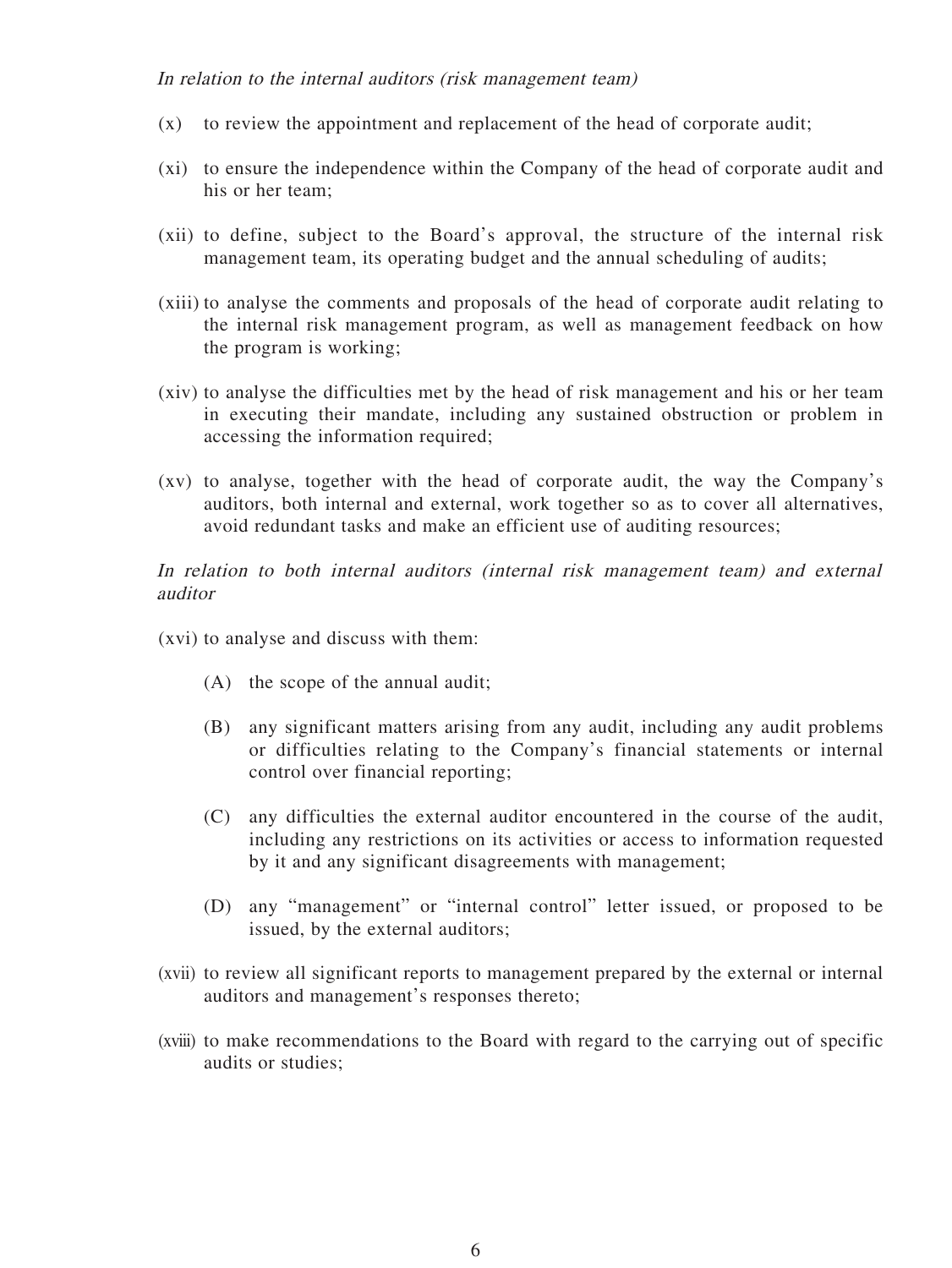## **(b) With respect to the Financial Reporting**

- (i) to monitor, discuss and review:
	- (A) the integrity of the financial information, financial statements, annual reports  $C<sup>CC C.3.3(d)</sup>$ and accounts, half-year reports and, if prepared for publication, quarterly reports provided by the Company, in particular by reviewing significant financial reporting judgments contained in them and the relevance and consistency of the accounting principles used. In reviewing these reports before submission to the Board, the Audit Committee shall focus particularly on:
		- any changes in accounting policies and practices;
		- major judgmental areas;
		- significant adjustments resulting from audit;
		- the going concern assumptions and any qualifications;
		- compliance with accounting standards; and
		- compliance with the Listing Rules and legal requirements in relation to financial reporting;
	- (B) legal and regulatory issues that could have an impact on the annual financial statements;
	- (C) all financial information about to be published. The review involves assessing the correctness, completeness and consistency of financial information;
	- (D) any major issues regarding accounting principles and financial statement presentation, including any significant changes in the Company's selection or application of accounting principles, and major issues as to the adequacy of the Company's internal controls and any special audit steps adopted in light of material control deficiencies;
	- (E) analyses prepared by management and/or the external auditor setting forth significant financial reporting issues and judgments made in connection with the preparation of the financial statements, including analyses of the effects of alternative methods permitted by IFRS on the financial statements;
	- (F) methods used to account for significant and unusual transactions where the accounting treatment may be open to different approaches. Particular attention should be paid to both the existence of and the justification for any activity carried out by the Company by offshore centres and or through special purpose vehicles; and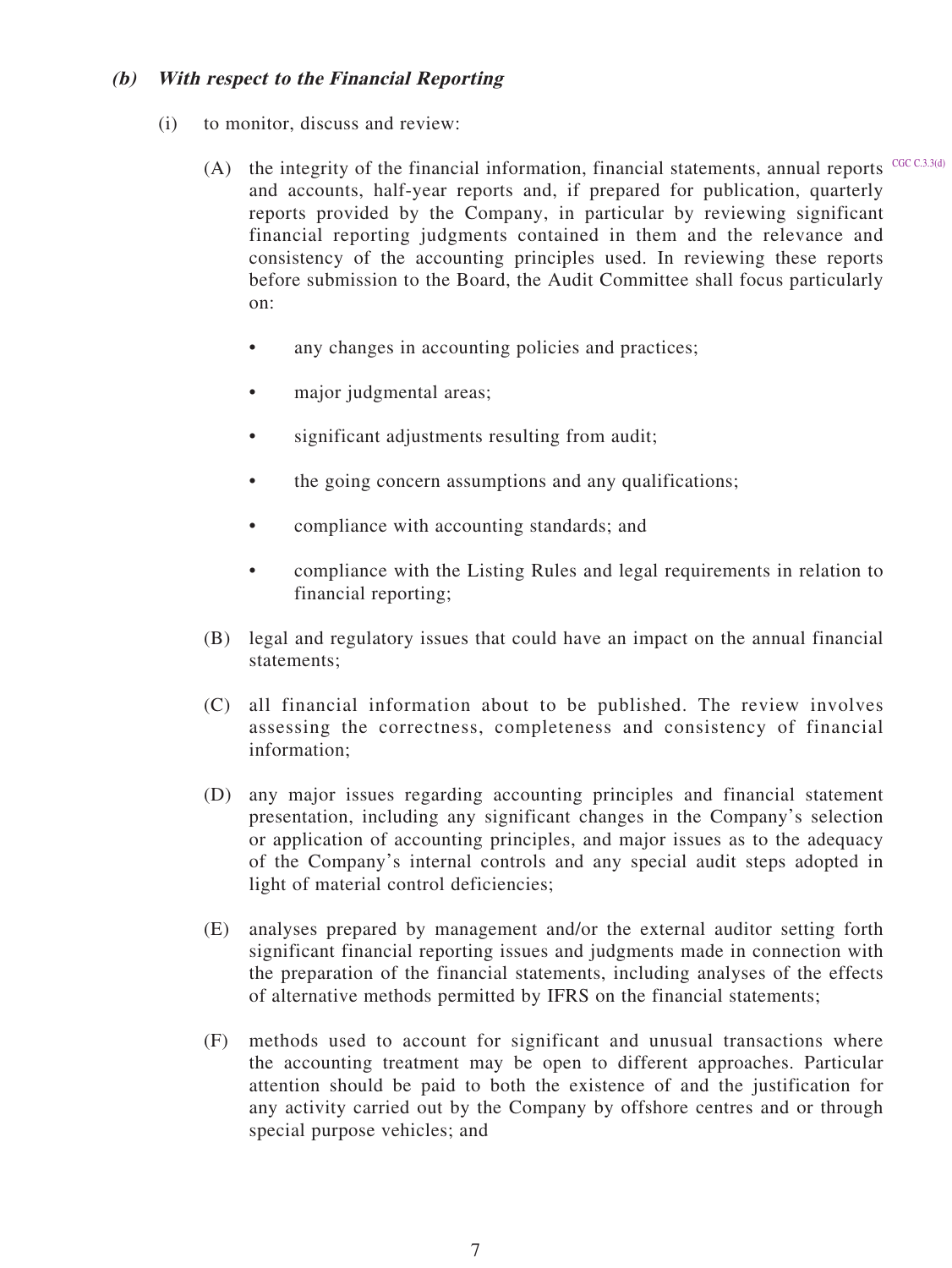- (G) the effect of regulatory and accounting initiatives, as well as off balance sheet structures, on the financial statements of the Company.
- (ii) in respect of the matters set out above in this paragraph  $21(b)$ :

- (A) to liaise and meet periodically with the Board and management;
- (B) to meet at least twice a year with the Company's external auditors, including to review and discuss, prior to publication, the Company's annual audited financial statements and any interim financial statements, including the Company's specific disclosures in its operating and financial review; and
- (C) to consider any significant or unusual items that are, or may need to be, reflected in the reports and accounts and giving due consideration to any matters that have been raised by the Company's staff responsible for the accounting and financial reporting function, compliance officer or auditors;
- (iii) to review connected transactions of the Company and to prepare a report to the Board in accordance with the Listing Rules; and
- (iv) to discuss generally the Company's interim, annual and quarterly, if any, results announcements, as well as financial information and earnings guidance, if any, provided to analysts and rating agencies.

## **(c) With respect to the compliance program, the legal and regulatory affairs and the environmental and social responsibilities of the Company**

- (i) to discuss with the general counsel and the head of corporate audit:
	- (A) the operation of the Company's global compliance program in particular compliance with the Company's Code of Business Conduct, including the Code of Dealing, and the results of any compliance reviews or reports submitted through the whistleblowing platform;
	- (B) any significant legal, compliance or regulatory matters that may have a material effect on the financial statements or the Company's business or compliance policies, including material notices to or inquiries received from governmental agencies;
	- (C) any violation of law; and
	- (D) sustainability issues and performance in the areas of responsible drinking, environment and community and human rights issues;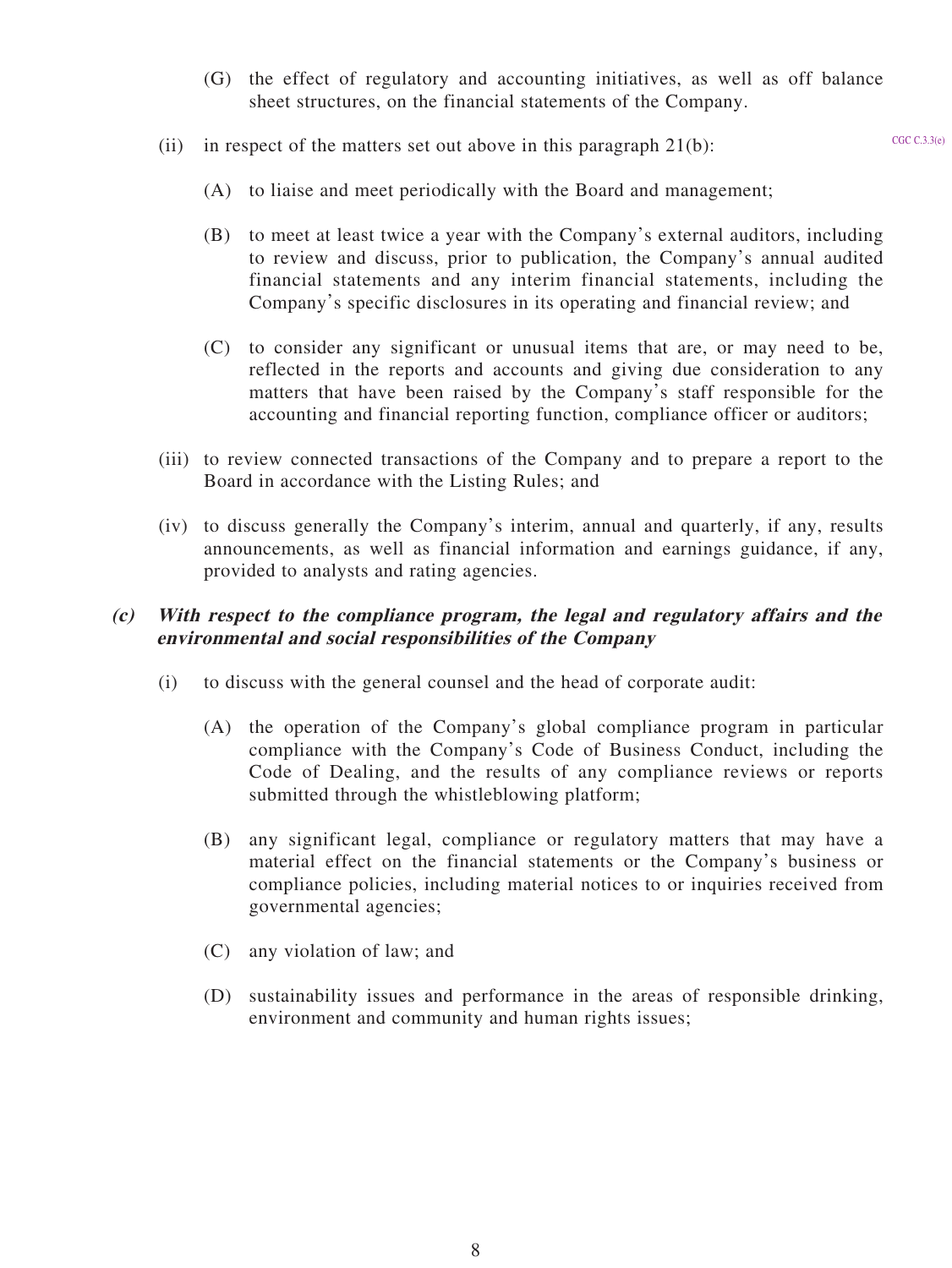# **(d) With respect to the Group's financial reporting system, risk management and internal controls within the Company**

- (i) to review the Group's financial controls, and unless expressly addressed by the  $C<sub>CC C.3.3(f)</sub>$ Board itself, to review the Group's risk management and internal control systems;
- (ii) to discuss the risk management and internal control systems with management  $C<sup>CC C.3.3(g)</sup>$ to ensure that management has performed its duty to have effective systems. This discussion should include adequacy of resources, staff qualifications and experience, training programmes and budget of the Group's accounting and financial reporting function;
- (iii) to consider major investigation findings on risk management and internal control  $CGC C3.3(h)$ matters as delegated by the Board or on its own initiative and to consider management's response to these findings;
- (iv) to ensure co-ordination between the internal and external auditors, ensuring that  $C<sup>CC C.3.3(i)</sup>$ the internal audit function is adequately resourced and has appropriate standing within the Group and reviewing and monitoring the effectiveness of the internal audit function;
- (v) to review the Group's financial and accounting policies and practices; CGC C.3.3(j)
- (vi) to review the external auditor's management letter, any material queries raised by  $CGC C3.3(k)$ the auditor to management about accounting records, financial accounts or systems of control and Management's response;
- (vii) to ensure that the Board will provide a timely response to the issues raised in the  $C<sup>CC C.3.3(1)</sup>$ external auditor's management letter;
- (viii) to report to the Board on the matters in these terms of reference;  $CGC C 3.3(m)$
- (ix) to review arrangements by which employees of the Group may, in confidence,  $C<sup>CC C.3.7(a)</sup>$ raise concerns about possible improprieties in financial reporting, internal control or other matters and ensuring that proper arrangements are in place for the fair and independent investigation of such matters and for appropriate follow-up action;
- (x) to act as the key representative body for overseeing the Group's relationship with  $CGC C3.7(b)$ the external auditor;
- (xi) to establish a whistleblowing policy and system for employees and those who deal  $_{\text{open}}^{\text{CGCC C3.8}}$ with the Group (e.g. customer and suppliers) to raise concerns, in confidence, with the Audit Committee about possible improprieties in any matter related to the Group; and (RBP)
- (xii) to analyse business risks;